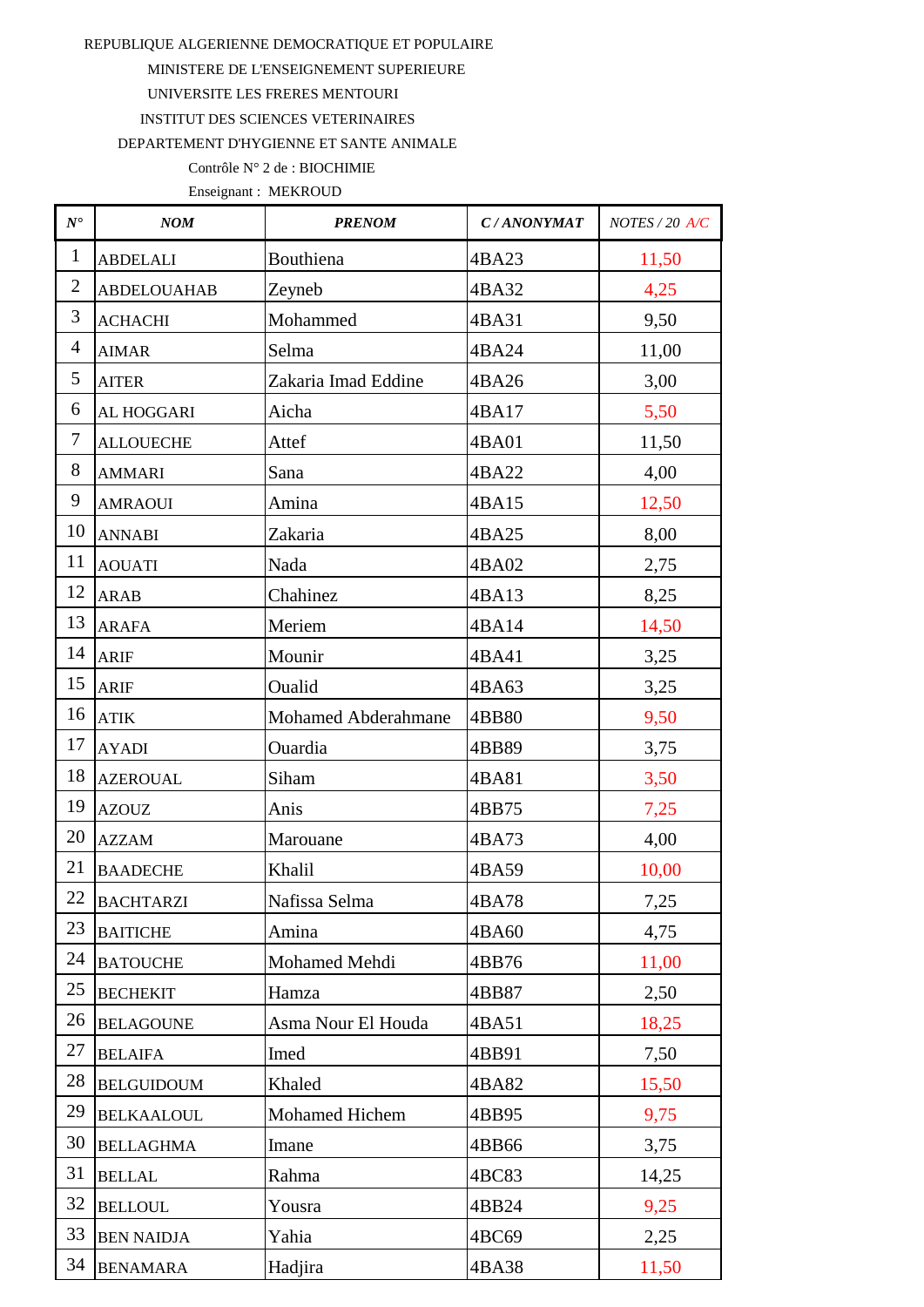MINISTERE DE L'ENSEIGNEMENT SUPERIEURE

UNIVERSITE LES FRERES MENTOURI

**INSTITUT DES SCIENCES VETERINAIRES** 

DEPARTEMENT D'HYGIENNE ET SANTE ANIMALE

### Contrôle N° 2 de : BIOCHIMIE

| $N^{\bullet}$ | NOM                | <b>PRENOM</b>                | C/ANONYMAT | $NOTES / 20$ $A/C$ |
|---------------|--------------------|------------------------------|------------|--------------------|
| 35            | <b>BENARAB</b>     | Ines                         |            |                    |
| 36            | <b>BENAZIEB</b>    | Mohamed Redha AlaEddir 4BB42 |            | 3,50               |
| 37            | <b>BENBARA</b>     | Wafa                         | 4BB53      | 4,75               |
| 38            | <b>BENGHELLAB</b>  | Ouissem                      | 4BB68      | 8,50               |
| 39            | <b>BENHAMADA</b>   | Amira                        | 4BA37      | 4,25               |
| 40            | <b>BENIAICHE</b>   | Meryem                       | 4BB31      | 6,50               |
| 41            | <b>BENIDIR</b>     | Abdesalem                    | 4BB38      | 3,50               |
| 42            | <b>BENIDIR</b>     | Djihane                      | 4BB07      | 4,75               |
| 43            | <b>BENKHELIF</b>   | <b>Basma</b>                 | 4BB50      | 5,25               |
| 44            | <b>BENLAHARCHE</b> | Ouail                        | 4BC13      | 10,50              |
| 45            | <b>BENSAAD</b>     | Lakhdar Rami                 | 4BC74      | 4,25               |
| 46            | <b>BENSAAD</b>     | Radhwane                     | 4BC71      | 3,75               |
| 47            | <b>BENSEFIA</b>    | Riadh                        | 4BC72      | 3,25               |
| 48            | <b>BENSOUIKI</b>   | Naoufel                      | 4BC21      | 5,50               |
| 49            | <b>BENTALHI</b>    | Nawel                        | 4BC28      | 4,25               |
| 50            | <b>BENZEKA</b>     | Racha                        | 4BC27      | 5,75               |
| 51            | <b>BERKANI</b>     | <b>Fouad Mohamed Sedik</b>   | 4BC67      | 1,50               |
| 52            | <b>BEZZI</b>       | Zakaria                      | 4BC75      | 3,50               |
| 53            | <b>BIBET</b>       | Sarra                        | 4BC02      | 4,25               |
| 54            | <b>BIBI</b>        | Lwiza                        | 4BC04      | 7,25               |
| 55            | <b>BOUABID</b>     | Fatima Zohra                 | 4BC15      | 3,25               |
|               | 56 BOUADJIMI       | Abir                         | 4BC01      | 6,00               |
| 57            | <b>BOUAFIA</b>     | Abderrezak                   | 4BA33      | 5,75               |
| 58            | <b>BOUALLEG</b>    | Assia                        | 4BB48      | 1,50               |
| 59            | <b>BOUAOUNI</b>    | Amra                         | 4BB22      | 3,50               |
| 60            | <b>BOUCHAIB</b>    | Bahaeddine                   | 4BB54      | 3,25               |
| 61            | <b>BOUCHAREB</b>   | Youcef                       | 4BA88      | 4,25               |
| 62            | <b>BOUCHEMA</b>    | Souheila                     | 4BB04      | 12,00              |
| 63            | <b>BOUCHICHA</b>   | Raounek                      | 4BB05      | 8,00               |
| 64            | <b>BOUCHIKH</b>    | Oum Khelifa                  | 4BB39      | 4,00               |
| 65            | <b>BOUCHLOUKH</b>  | Abdelkrim                    | 4BB36      | 8,50               |
| 66            | <b>BOUDEBOUS</b>   | Soumia                       | 4BB61      | 7,50               |
| 67            | <b>BOUDERIAS</b>   | Sami                         | 4BB71      | 6,00               |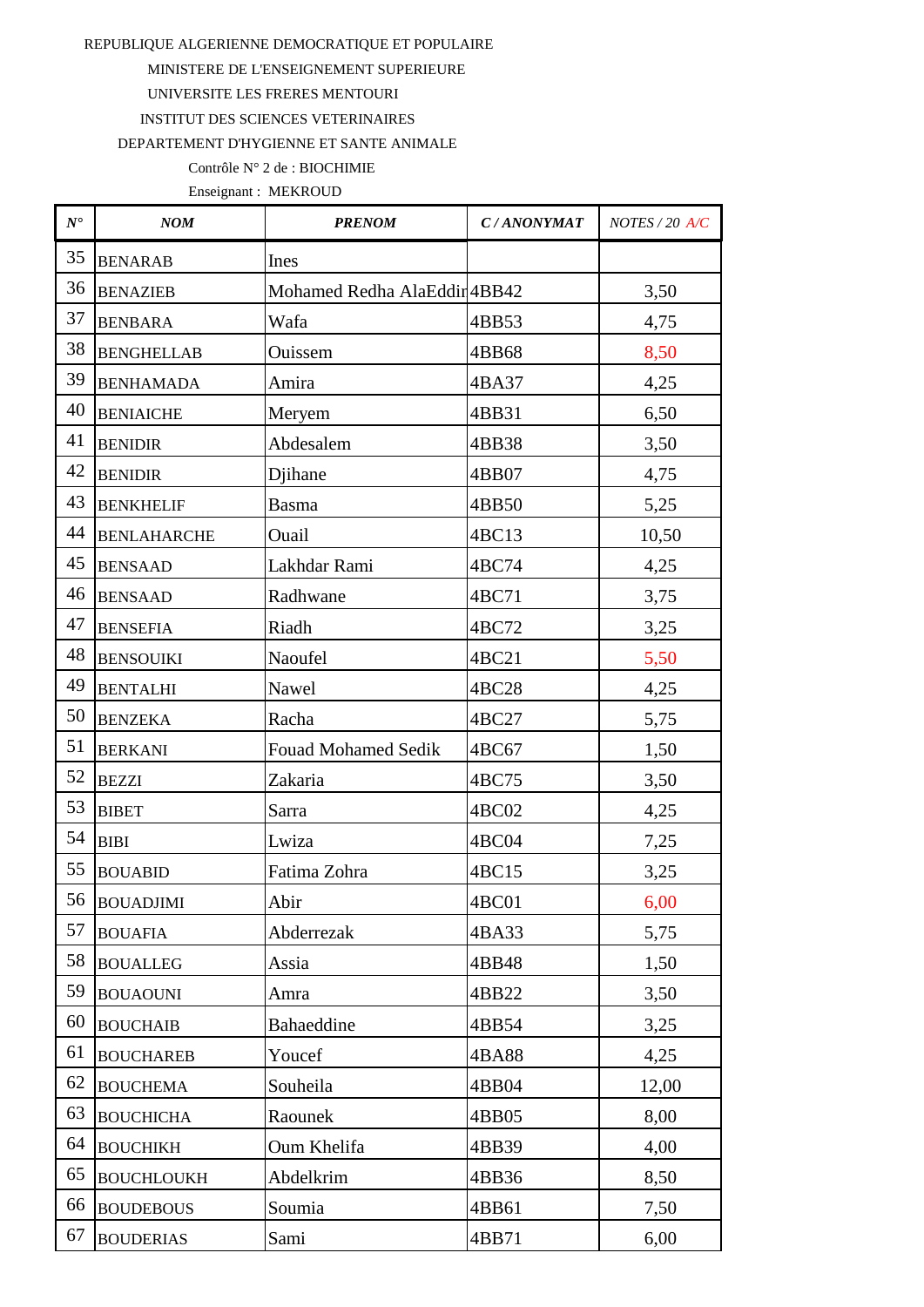MINISTERE DE L'ENSEIGNEMENT SUPERIEURE

UNIVERSITE LES FRERES MENTOURI

INSTITUT DES SCIENCES VETERINAIRES

DEPARTEMENT D'HYGIENNE ET SANTE ANIMALE

## Contrôle N° 2 de : BIOCHIMIE

| $N^{\bullet}$ | NOM               | <b>PRENOM</b>  | C/ANONYMAT | NOTES / 20 A/C |
|---------------|-------------------|----------------|------------|----------------|
| 68            | <b>BOUDJELEL</b>  | Salma          | 4BA87      | 5,25           |
| 69            | <b>BOUDJERDA</b>  | Saida          | 4BA35      | 15,25          |
| 70            | <b>BOUDOUR</b>    | Marwa          | 4BB97      | 4,50           |
| 71            | <b>BOUFES</b>     | Roumaissa      | 4BA20      | 7,25           |
| 72            | <b>BOUGHEZAL</b>  | Inssaf         | 4BA03      | 4,50           |
| 73            | <b>BOUGUERRA</b>  | Halima         | 4BA18      | 11,50          |
| 74            | <b>BOUHAFS</b>    | Yasser         | 4BA44      | 8,00           |
| 75            | <b>BOUHALAIS</b>  | Chouaib        | 4BA06      | 7,75           |
| 76            | <b>BOUHARATI</b>  | Walid          | 4BA21      | 8,25           |
| 77            | <b>BOUHLAIS</b>   | Amira          | 4BA09      | 5,50           |
| 78            | <b>BOUKHERIS</b>  | Zineb          | 4BA16      | 5,25           |
| 79            | <b>BOULAA</b>     | Soumia         | 4BA08      | 7,00           |
| 80            | <b>BOULAHLIB</b>  | Aicha          | 4BA45      | 5,25           |
| 81            | <b>BOULGHAB</b>   | Amal           | 4BA46      | 9,25           |
| 82            | <b>BOULKROUN</b>  | Aymen          | 4BA19      | 8,75           |
| 83            | <b>BOULMEDAIS</b> | Taki Eddine    | 4BA05      | 7,50           |
| 84            | <b>BOUMEGOURA</b> | Rania          | 4BA12      | 2,50           |
| 85            | <b>BOUOUDINE</b>  | Ibtissame      |            |                |
| 86            | <b>BOURAS</b>     | Khalil         | 4BB59      | 4,25           |
| 87            | <b>BOURAYA</b>    | Djamel Eddine  | 4BB37      | 4,00           |
| 88            | <b>BOURMADA</b>   | Selma          | 4BB67      | 4,00           |
| 89            | <b>BOURSAS</b>    | Mohamed        | 4BB69      | 11,75          |
| 90            | <b>BRAHIMI</b>    | Meryem         | 4BB40      | 5,75           |
| 91            | <b>BRAHIMI</b>    | Samira         | 4BB01      | 10,75          |
| 92            | <b>BRIOUA</b>     | Rima           | 4BB65      | 7,50           |
| 93            | <b>CHADER</b>     | Taqiyeddine    | 4BA89      | 2,25           |
| 94            | <b>CHEMAA</b>     | Marwa          | 4BA39      | 9,75           |
| 95            | <b>CHENAFI</b>    | Donia Lina     | 4BB13      | 11,25          |
| 96            | <b>CHENOUKI</b>   | Hicham         | 4BB09      | 4,25           |
| 97            | <b>CHERIET</b>    | Naoufel        | 4BB08      | 6,50           |
| 98            | <b>CHERIF</b>     | Mohamed Elhadi | 4BA67      | 6,25           |
| 99            | <b>CHEROUANA</b>  | Zakaria        | 4BB17      | 6,25           |
| 100           | <b>CHEROUAT</b>   | Sara           | 4BA70      | 5,00           |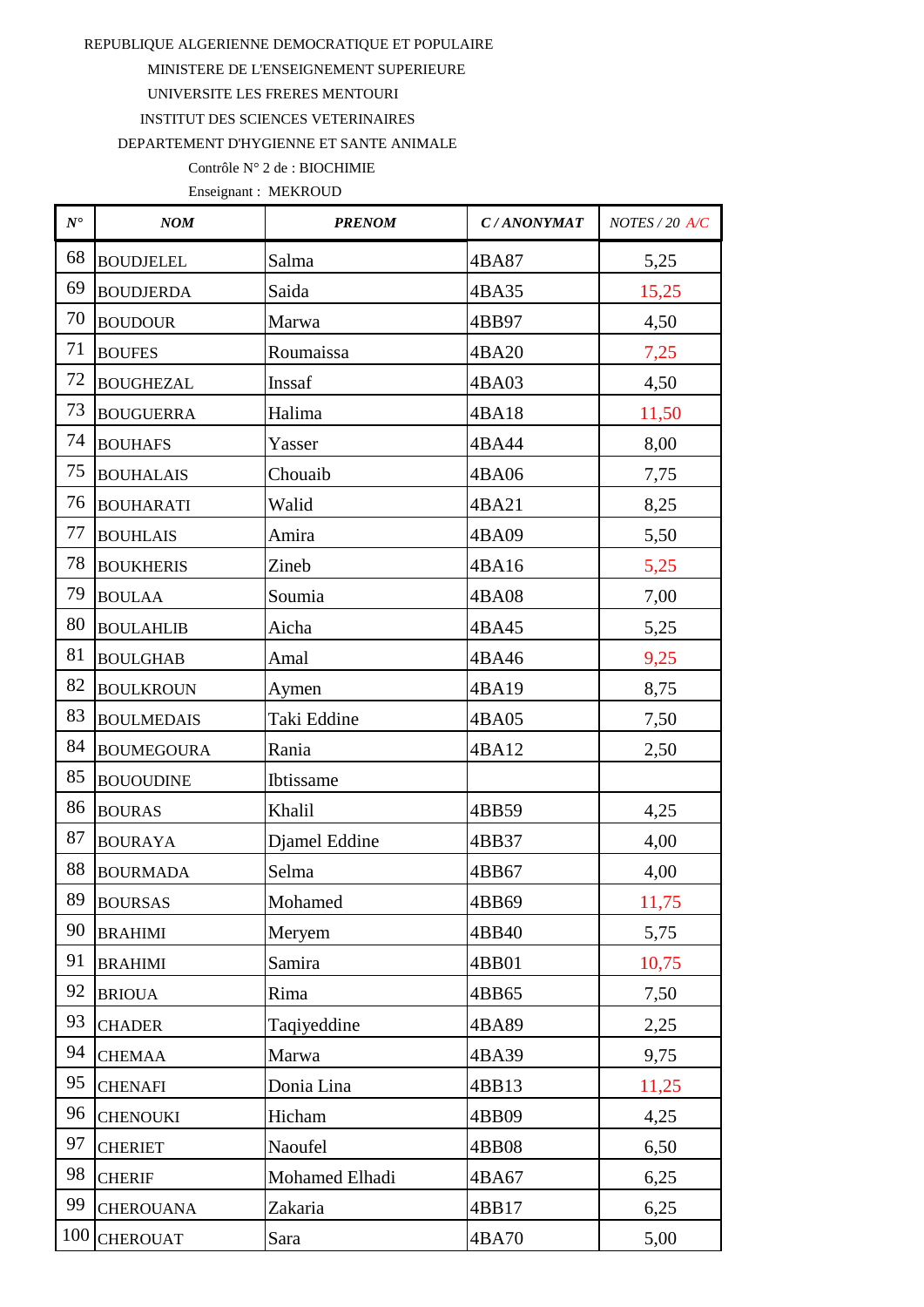MINISTERE DE L'ENSEIGNEMENT SUPERIEURE

UNIVERSITE LES FRERES MENTOURI

INSTITUT DES SCIENCES VETERINAIRES

DEPARTEMENT D'HYGIENNE ET SANTE ANIMALE

# Contrôle N° 2 de : BIOCHIMIE

| $N^\bullet$ | NOM                  | <b>PRENOM</b>         | C/ANONYMAT | NOTES / 20 A/C |
|-------------|----------------------|-----------------------|------------|----------------|
| 101         | <b>CHIKHI</b>        | <b>Badreddine</b>     | 4BA79      | 3,00           |
| 102         | <b>CHOUFI</b>        | Hanene                | 4BB82      | 6,50           |
| 103         | <b>DAGHMOUS</b>      | Imed Eddine           | 4BB86      | 11,50          |
| 104         | <b>DAOUD</b>         | Ghozlane              | 4BA62      | 5,50           |
| 105         | <b>DAOUDI</b>        | Hanane                | 4BA80      | 7,75           |
| 106         | <b>DEBBAGH</b>       | Abir                  | 4BA65      | 6,50           |
| 107         | <b>DEHDOUH</b>       | Mouna Wafa            | 4BB90      | 4,25           |
|             | $108$ DEHIMI         | Seyfeddine            | 4BA74      | 4,50           |
| 109         | <b>DEKOUM</b>        | Abd-elmoutaleb        | 4BB88      | 2,75           |
| 110         | <b>DELIMI</b>        | Mohamed Abdeldjalil   | 4BB83      | 2,75           |
| 111         | <b>DELLAA</b>        | Amina                 | 4BA55      | 6,00           |
| 112         | <b>DELLAOUI</b>      | Oussama               | 4BA85      | 5,00           |
|             | 113 DJAAFRI          | Romaissa              | 4BC70      | 4,00           |
|             | 114 DJABALLAH        | Adel                  | 4BC22      | 8,50           |
| 115         | <b>DJAMA</b>         | Mohamed salah         | 4BC18      | 4,25           |
| 116         | <b>DJAOUT</b>        | Achwaq                | 4BC07      | 3,25           |
| 117         | <b>DJARA</b>         | <b>Mohamed Amine</b>  | 4BC10      | 3,25           |
|             | $118$ DOUDI          | Sami                  | 4BC68      | 3,00           |
| 119         | <b>DOUKHI</b>        | Sarah Sophia          | 4BC26      | 10,50          |
|             | $120$ $ {\rm{DOUS}}$ | Ibtissem              | 4BC29      | 6,25           |
| 121         | <b>DREIBINE</b>      | Hamza                 | 4BC14      | 10,25          |
|             | $122$ DRIS           | <b>Mohamed Lamine</b> | 4BC73      | 3,75           |
| 123         | <b>EMBERDJI</b>      | Sara                  | 4BC77      | 1,75           |
|             | $124$ FADLI          | Amina                 | 4BC09      | 3,25           |
|             | 125 FEDJKHI          | Amira                 | 4BC20      | 3,00           |
|             | $126$ FORTAS         | Amira                 | 4BC06      | 8,00           |
| 127         | <b>FOURA</b>         | Hamza                 | 4BA36      | 5,25           |
| 128         | <b>GASMI</b>         | Salim                 | 4BB20      | 3,75           |
| 129         | <b>GHANAM</b>        | Boutheyna             | 4BA86      | 10,00          |
| 130         | <b>GHAOUI</b>        | Hadjer                | 4BB64      | 9,75           |
| 131         | <b>GHEDDAR</b>       | Anis                  | 4BB06      | 5,25           |
| 132         | <b>GHEMARI</b>       | Meissa Labiba         | 4BB21      | 6,50           |
| 133         | <b>GHERRAS</b>       | Rania                 | 4BB57      | 6,75           |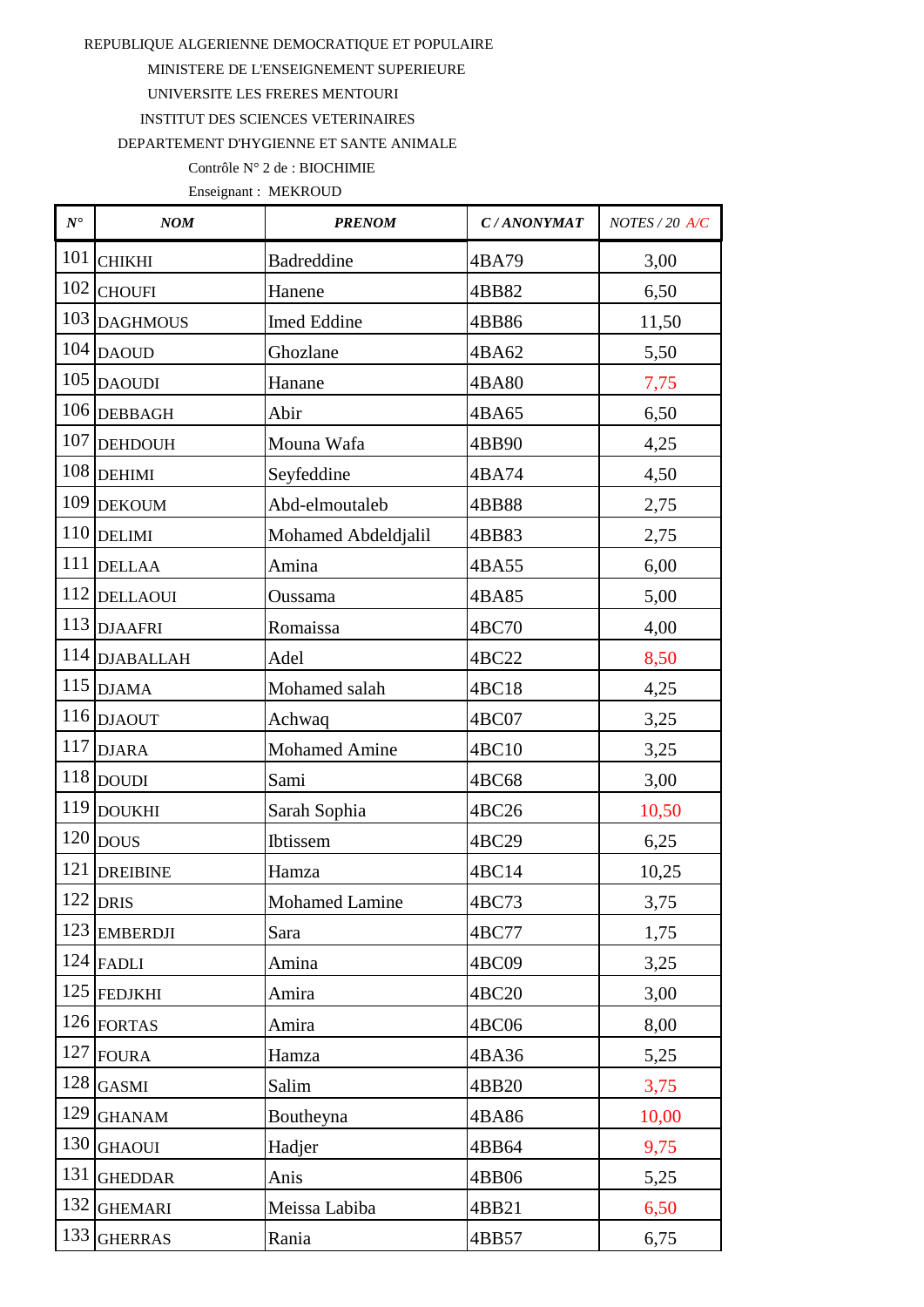MINISTERE DE L'ENSEIGNEMENT SUPERIEURE

UNIVERSITE LES FRERES MENTOURI

INSTITUT DES SCIENCES VETERINAIRES

DEPARTEMENT D'HYGIENNE ET SANTE ANIMALE

## Contrôle N° 2 de : BIOCHIMIE

| $N^\bullet$ | NOM                 | <b>PRENOM</b>           | C/ANONYMAT | NOTES / 20 A/C |
|-------------|---------------------|-------------------------|------------|----------------|
| 134         | <b>GHODBANE</b>     | Marwa                   | 4BB16      | 8,00           |
| 135         | <b>GROUN</b>        | Fayza                   | 4BB10      | 6,25           |
| 136         | <b>GUEDRI</b>       | Mouna                   | 4BB41      | 3,75           |
| 137         | <b>GUENDOUZI</b>    | Afnane                  | 4BB77      | 10,25          |
| 138         | <b>GUERFI</b>       | Hamou                   | 4BB25      | 10,00          |
| 139         | <b>GUERINE</b>      | Abderrahim              | 4BA90      | 6,00           |
| 140         | <b>GUERNAZ</b>      | <b>Takfarinas</b>       | 4BB03      | 9,50           |
| 141         | <b>GUETTAL</b>      | Ali                     | 4BC59      | 5,00           |
| 142         | <b>HAB EL HAMES</b> | <b>Bilal</b>            | 4BC54      | 2,75           |
|             | 143 HADEF           | Rym                     | 4BC35      | 6,25           |
|             | 144 HADJ AZZEM      | Rahma                   | 4BC41      | 9,25           |
| 145         | <b>HAFDI</b>        | Nidhal                  | 4BC42      | 3,00           |
|             | 146 HAMDANE         | Aya Djihane             | 4BC32      | 4,50           |
|             | $147$ HAMDI         | Kadour                  | 4BC37      | 7,00           |
|             | 148 HAMIMES         | <b>ISLAM</b>            | 4BC40      | 9,50           |
| 149         | <b>HAMLAOUI</b>     | Skander                 | 4BC47      | 8,50           |
|             | $150$ HAMMADI       | Nadhira                 | 4BC56      | 2,50           |
| 151         | <b>HAMROUCHE</b>    | <b>Mohamed Lamine</b>   | 4BC31      | 10,00          |
| 152         | <b>HARBAOUI</b>     | Badreddine              | 4BC30      | 7,25           |
|             | 153 HASSANI         | Amin                    | 4BC45      | 17,25          |
|             | $154$ HATTAB        | Mohamed anouar          | 4BC55      | 1,25           |
|             | 155 HELILOU         | Mourad                  | 4BA47      | 4,00           |
| 156         | <b>HEMARI</b>       | <b>Oussama Abdelhay</b> | 4BA28      | 4,50           |
| 157         | <b>HOUAM</b>        | Lamis                   | 4BA27      | 3,00           |
|             | 158 IDJOUBAR        | Ghania                  | 4BA10      | 11,00          |
| 159         | <b>IHOUAL</b>       | Yazid                   | 4BA43      | 9,25           |
| 160         | <b>KABOUCHE</b>     | Saousen                 | 4BA07      | 6,25           |
| 161         | <b>KAHLOUCHE</b>    | Nadjet                  | 4BA48      | 4,50           |
| 162         | <b>KAOUANE</b>      | Selwa                   | 4BA30      | 9,50           |
| 163         | <b>KASSAMA</b>      | Abdelghani              | 4BA42      | 3,25           |
| 164         | <b>KATEB</b>        | Karima                  | 4BA29      | 6,50           |
| 165         | <b>KECHIDA</b>      | Fateh                   | 4BA40      | 5,00           |
| 166         | <b>KEDJBOUR</b>     | Abderraouf              | 4BA04      | 5,25           |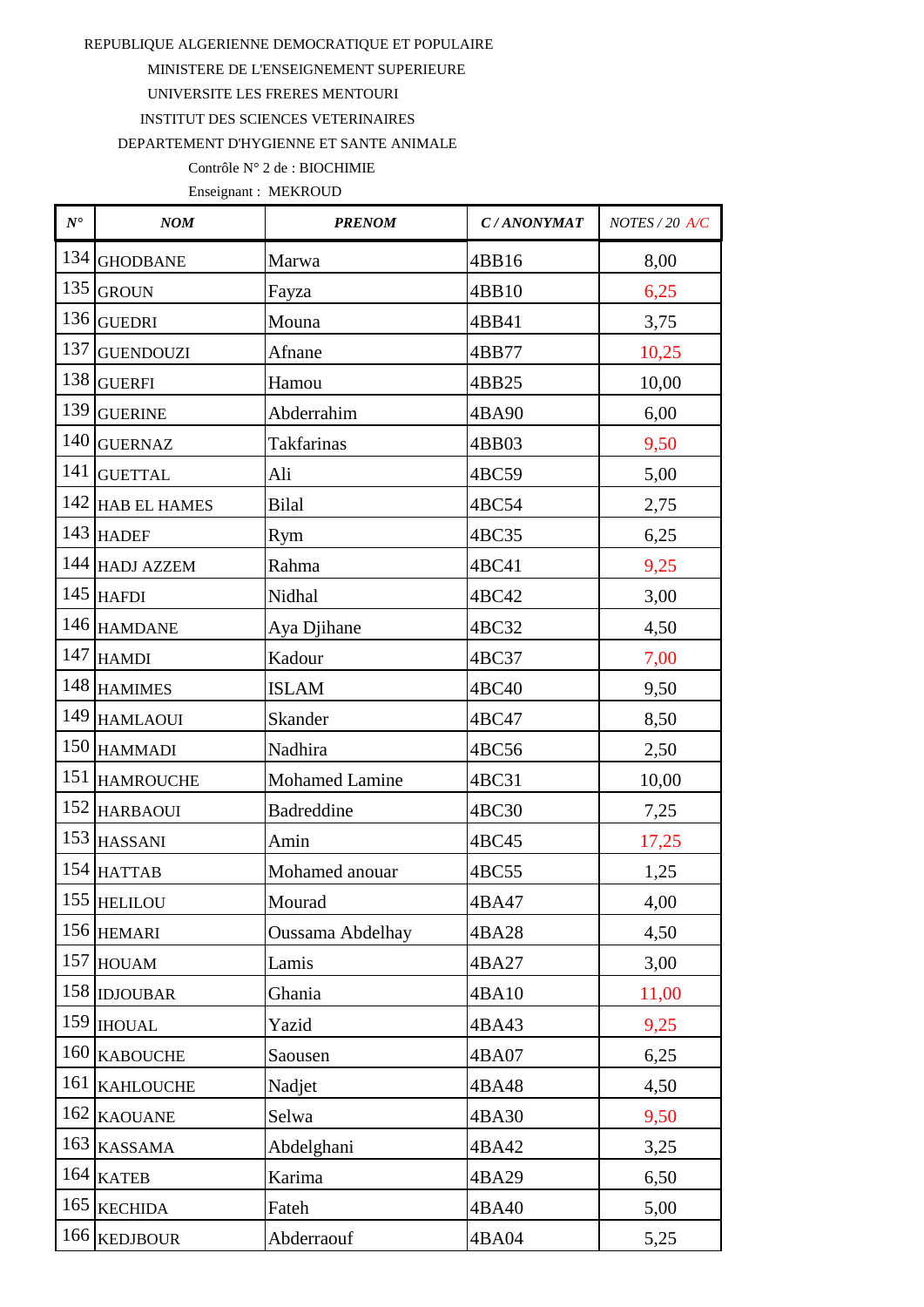MINISTERE DE L'ENSEIGNEMENT SUPERIEURE

UNIVERSITE LES FRERES MENTOURI

INSTITUT DES SCIENCES VETERINAIRES

DEPARTEMENT D'HYGIENNE ET SANTE ANIMALE

## Contrôle N° 2 de : BIOCHIMIE

| $N^\bullet$ | NOM                 | <b>PRENOM</b>     | C/ANONYMAT | NOTES / 20 A/C |
|-------------|---------------------|-------------------|------------|----------------|
| 167         | <b>KERDOUCI</b>     | <b>Badreddine</b> | 4BA11      | 2,25           |
| 168         | <b>KERDOUD</b>      | Moussa            | 4BA49      | 10,50          |
|             | $169$ KETFI         | Chahrazed         | 4BB15      | 5,50           |
| 170         | <b>KETFI</b>        | Lynda             | 4BB34      | 3,50           |
| 171         | <b>KHABOUZ</b>      | <b>Brahim</b>     | 4BB27      | 5,00           |
| 172         | <b>KHEDIDJA</b>     | Redouane          | 4BB72      | 13,00          |
|             | 173 KHELIFA CHELIHI | Mohamed Redha     | 4BB32      | 12,50          |
| 174         | KHELIFI TOUHAMI     | Nouha Hadia       | 4BB93      | 6,00           |
| 175         | <b>KIOUAS</b>       | Tadj Eddine Rabah | 4BB52      | 5,50           |
|             | 176 KOURTELI        | Aya               | 4BB70      | 1,50           |
| 177         | <b>LAGGOUN</b>      | Maria             | 4BB26      | 4,25           |
|             | 178 LAGHNEDJ        | Amal              | 4BB29      | 4,75           |
|             | 179 LAHLAH          | Aya               | 4BB47      | 0,75           |
|             | $180$ LAHRI         | Wissam            | 4BB28      | 5,00           |
|             | $181$ LAIB          | Khadidja          | 4BB49      | 4,75           |
|             | 182 LAIDOUNI        | Sihem             | 4BA34      | 13,00          |
|             | 183 LAKROUN         | Meriem            | 4BA72      | 4,00           |
|             | 184 LAKROUNE        | Nour El Imene     | 4BB79      | 4,25           |
|             | <b>185 LAMRI</b>    | Amani             | 4BA58      | 4,25           |
|             | $186$ LAMRI         | Ibrahim Elkhalil  | 4BA84      | 4,75           |
|             | $187\,$ LAMRI       | Zeid              | 4BB74      | 3,75           |
|             | $188$ LITIM         | Meriem            | 4BA66      | 5,75           |
| 189         | <b>LOUADFEL</b>     | Anfel             | 4BA68      | 6,75           |
| 190         | <b>MADADI</b>       | Abderrahmane      | 4BA56      | 6,75           |
| 191         | <b>MADOUI</b>       | Aimene Zakaria    | 4BA50      | 2,50           |
| 192         | <b>MAHFOUD</b>      | Anissa            | 4BA57      | 5,00           |
| 193         | <b>MANAA</b>        | Zakaria           | 4BA69      | 5,25           |
| 194         | <b>MANSOURI</b>     | Sourour           | 4BA76      | 4,25           |
| 195         | <b>MARAF</b>        | Zakaria           | 4BA75      | 8,00           |
| 196         | <b>MASSEM</b>       | Nessrine          | 4BA77      | 5,75           |
| 197         | <b>MECHRAOUI</b>    | Ikram             | 4BC08      | 5,50           |
| 198         | <b>MEDJEDOUB</b>    | Mohamed Salah     | 4BC76      | 2,25           |
| 199         | <b>MEDKOUR</b>      | Kaouther          | 4BC25      | 12,75          |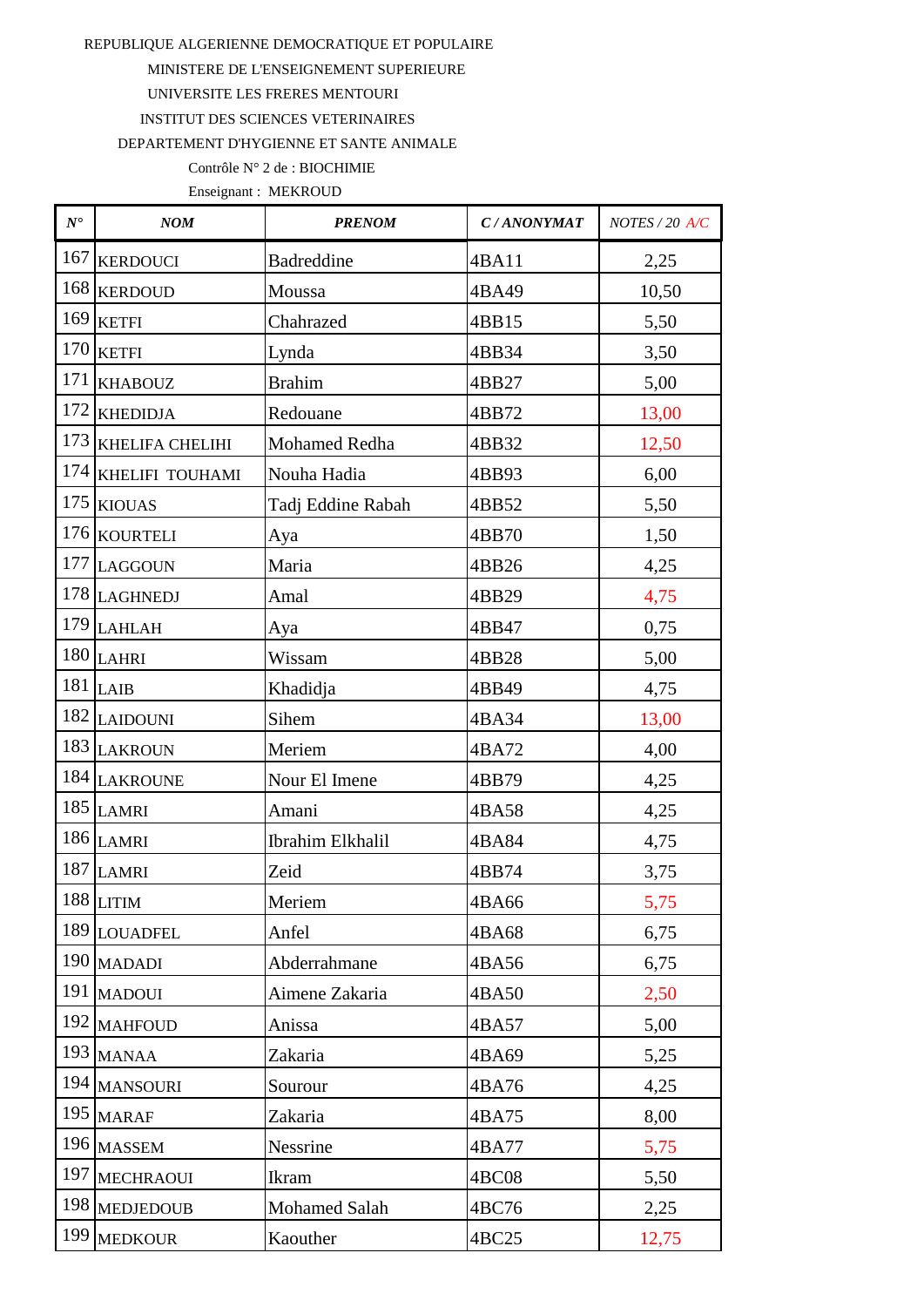MINISTERE DE L'ENSEIGNEMENT SUPERIEURE

UNIVERSITE LES FRERES MENTOURI

**INSTITUT DES SCIENCES VETERINAIRES** 

DEPARTEMENT D'HYGIENNE ET SANTE ANIMALE

## Contrôle N° 2 de : BIOCHIMIE

| $N^{\bullet}$ | NOM                         | <b>PRENOM</b>        | C/ANONYMAT | NOTES / 20 A/C |
|---------------|-----------------------------|----------------------|------------|----------------|
| 200           | <b>MEKHALFIA</b>            | M'hamed              | 4BC17      | 10,00          |
| 201           | <b>MEKIMAH</b>              | Ammar                | 4BC11      | 2,25           |
|               | 202 MENDIL                  | Touhami              | 4BC05      | 4,75           |
| 203           | <b>MERABET</b>              | Saad alla eddine     | 4BC66      | 3,75           |
|               | 204 MERABTINE               | Aymen                | 4BC16      | 5,75           |
|               | 205 MERAD                   | Amina                | 4BC19      | 8,00           |
|               | 206 MERAD                   | Djamel Eddine        | 4BC03      | 11,75          |
| 207           | <b>MEROUANI</b>             | Zoubir               | 4BC78      | 6,75           |
|               | 208 MERZOUG                 | Mohamed Larbi        | 4BC23      | 8,50           |
|               | 209 MESSALI                 | Ouissal              | 4BC24      | 12,25          |
| 210           | <b>MOHAMMEDI</b>            | Abir                 | 4BC12      | 9,50           |
| 211           | <b>MOUNI</b>                | Abdelmouine          | 4BB12      | 5,25           |
|               | 212 NACER                   | Imad Eddine          | 4BB30      | 9,50           |
|               | $213$ NADIR                 | Dikra                | 4BB18      | 9,00           |
|               | $214$ NAIDJI                | Aymen                | 4BB55      | 2,25           |
|               | 215 NASSAH                  | Fatima Zohra         | 4BB44      | 2,75           |
|               | 216 NEFISSI                 | Hibat Allah          | 4BB11      | 7,00           |
| 217           | NEGHOUACHE                  | <b>Badreddine</b>    | 4BB56      | 6,75           |
|               | 218 NOUICHI                 | Anis                 | 4BB14      | 10,25          |
|               | 219 NOURI                   | Houriya              | 4BB19      | 5,50           |
|               | 220 OTHMANI MARABOUT Aymene |                      | 4BB43      | 2,25           |
|               | 221 OUAGLAL                 | Mohamed              | 4BB45      | 4,25           |
| 222           | <b>OUCHERIF</b>             | Mohamed Abdessalem   | 4BB85      | 8,00           |
| 223           | <b>OUINEZ</b>               | Sara Narimene        | 4BB46      | 2,50           |
| 224           | <b>OUNZAR</b>               | Ammar                | 4BB58      | 3,50           |
| 225           | <b>RAHMANI</b>              | Aymen                | 4BC61      | 5,25           |
|               | 226 RAMDHANE                | Mohamed              | 4BC51      | 3,25           |
| 227           | <b>REBAHI</b>               | Mounira              | 4BC43      | 11,00          |
|               | 228 REBAHI                  | Samia                | 4BC63      | 14,25          |
| 229           | <b>REDOUANE</b>             | Sarra                | 4BC60      | 8,25           |
|               | 230 REHAMNIA                | <b>Imene Nermine</b> | 4BC33      | 8,50           |
| 231           | <b>RISKOU</b>               | Islam Habib Allah    | 4BC65      | 10,75          |
| 232           | <b>ROUBACHE</b>             | Anouar               | 4BC57      | 1,50           |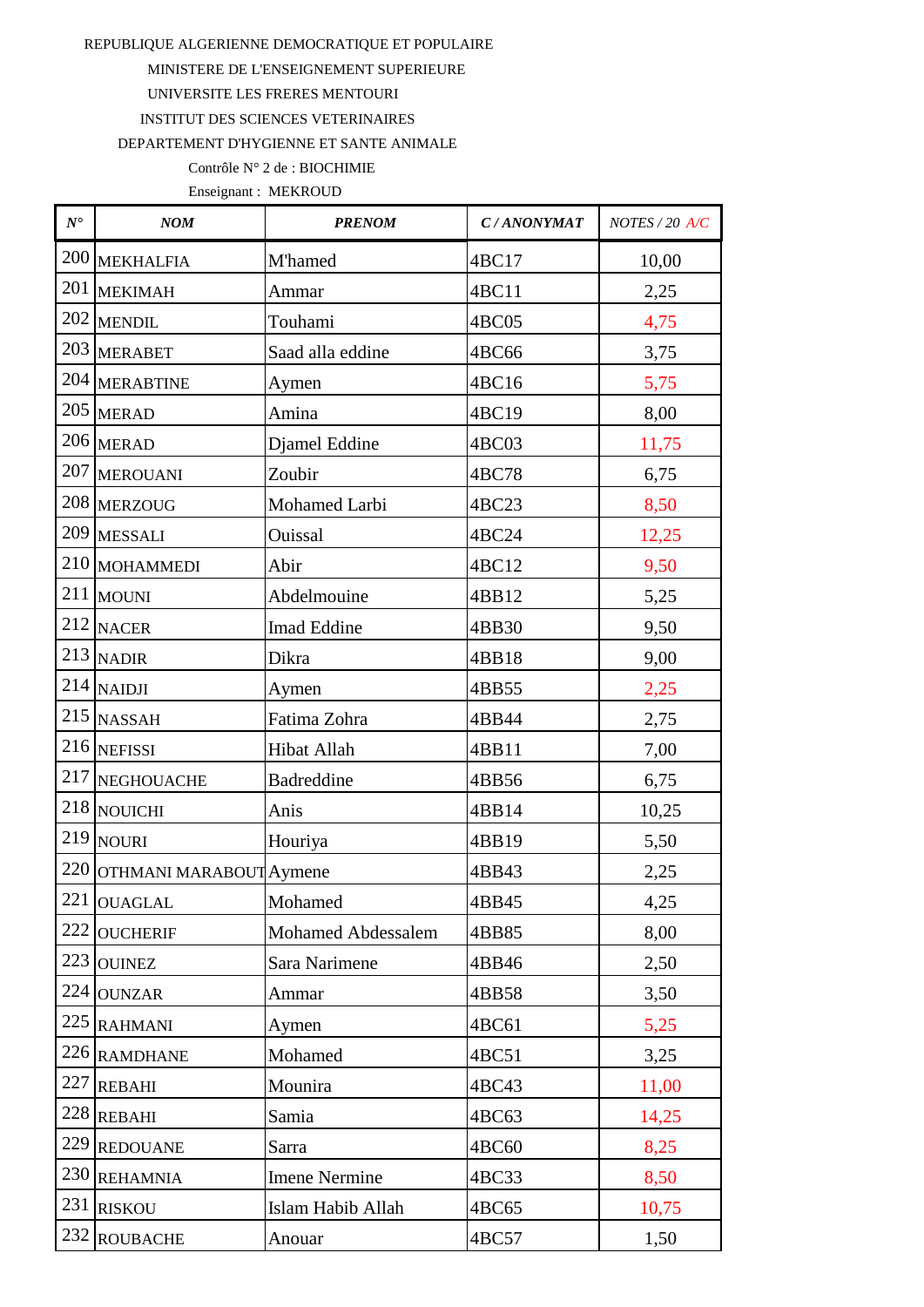MINISTERE DE L'ENSEIGNEMENT SUPERIEURE

UNIVERSITE LES FRERES MENTOURI

**INSTITUT DES SCIENCES VETERINAIRES** 

DEPARTEMENT D'HYGIENNE ET SANTE ANIMALE

### Contrôle N° 2 de : BIOCHIMIE

| $N^{\bullet}$ | NOM              | <b>PRENOM</b>          | C/ANONYMAT | NOTES / 20 A/C |
|---------------|------------------|------------------------|------------|----------------|
|               | $233$ SAADI      | Razika                 |            |                |
|               | $234$ SABIH      | El aid                 | 4BC64      | 8,25           |
|               | $235$ SACI       | Samira                 | 4BC39      | 7,25           |
|               | $236$ SADOU      | Seloua                 | 4BC48      | 14,50          |
| 237           | <b>SAHBI</b>     | Loubna                 | 4BC80      | 10,75          |
| 238           | <b>SAHEL</b>     | Abdelbassit            | 4BC82      | 11,50          |
|               | 239 SAHKI        | Merouane               | 4BB63      | 2,75           |
| 240           | <b>SAHRAOUI</b>  | Khadidja               | 4BB02      | 5,25           |
| 241           | <b>SAIDANI</b>   | Imene                  | 4BC85      | 5,00           |
| 242           | <b>SAIDOU</b>    | Ahlem                  | 4BB51      | 7,00           |
|               | 243 SAKRANE      | Marouane               | 4BC84      | 6,50           |
| 244           | <b>SALMI</b>     | Nassima                | 4BB96      | 1,75           |
| 245           | <b>SAOUCHI</b>   | Halima                 | 4BB35      | 4,25           |
| 246           | <b>SASSA</b>     | Rami                   | 4BB62      | 4,25           |
| 247           | <b>SEGHAOUIL</b> | Nadjla                 | 4BB60      | 7,00           |
| 248           | <b>SELLAMI</b>   | Rayane                 | 4BB23      | 4,00           |
| 249           | <b>SLIMANI</b>   | <b>Mohamed Nazim</b>   | 4BB94      | 2,50           |
|               | 250 SMAILI       | Nedjmeddine            | 4BB33      | 3,00           |
| 251           | <b>SOLTANI</b>   | Asma                   | 4BB98      | 8,00           |
| 252           | <b>SOUADEK</b>   | Mehdi                  | 4BC62      | 10,75          |
|               | 253 SOUADKIA     | Somia                  | 4BC46      | 5,75           |
|               | 254 SOUDANI      | Samira                 | 4BC38      | 6,50           |
| 255           | <b>SRIEF</b>     | Mehdi                  | 4BC81      | 5,25           |
| 256           | <b>TADJAR</b>    | Hadjer                 | 4BC34      | 6,50           |
| 257           | <b>TAIBA</b>     | Assia                  | 4BC36      | 3,50           |
| 258           | <b>TALHI</b>     | Nouria                 | 4BC58      | 8,00           |
| 259           | TIGHIOUARET      | Cherif                 | 4BC44      | 12,50          |
| 260           | <b>TLILI</b>     | Imene                  | 4BC53      | 3,00           |
| 261           | <b>TORCHE</b>    | Ahmed                  | 4BC49      | 13,00          |
| 262           | <b>TORKI</b>     | Zakaria                | 4BC79      | 4,50           |
| 263           | <b>TOUABTI</b>   | Khaoula Mebarka        | 4BC50      | 4,25           |
| 264           | <b>ZAHAF</b>     | <b>Ahmed Zineddine</b> | 4BC52      | 5,00           |
| 265           | <b>ZAIDI</b>     | Yacine                 | 4BB92      | 6,75           |